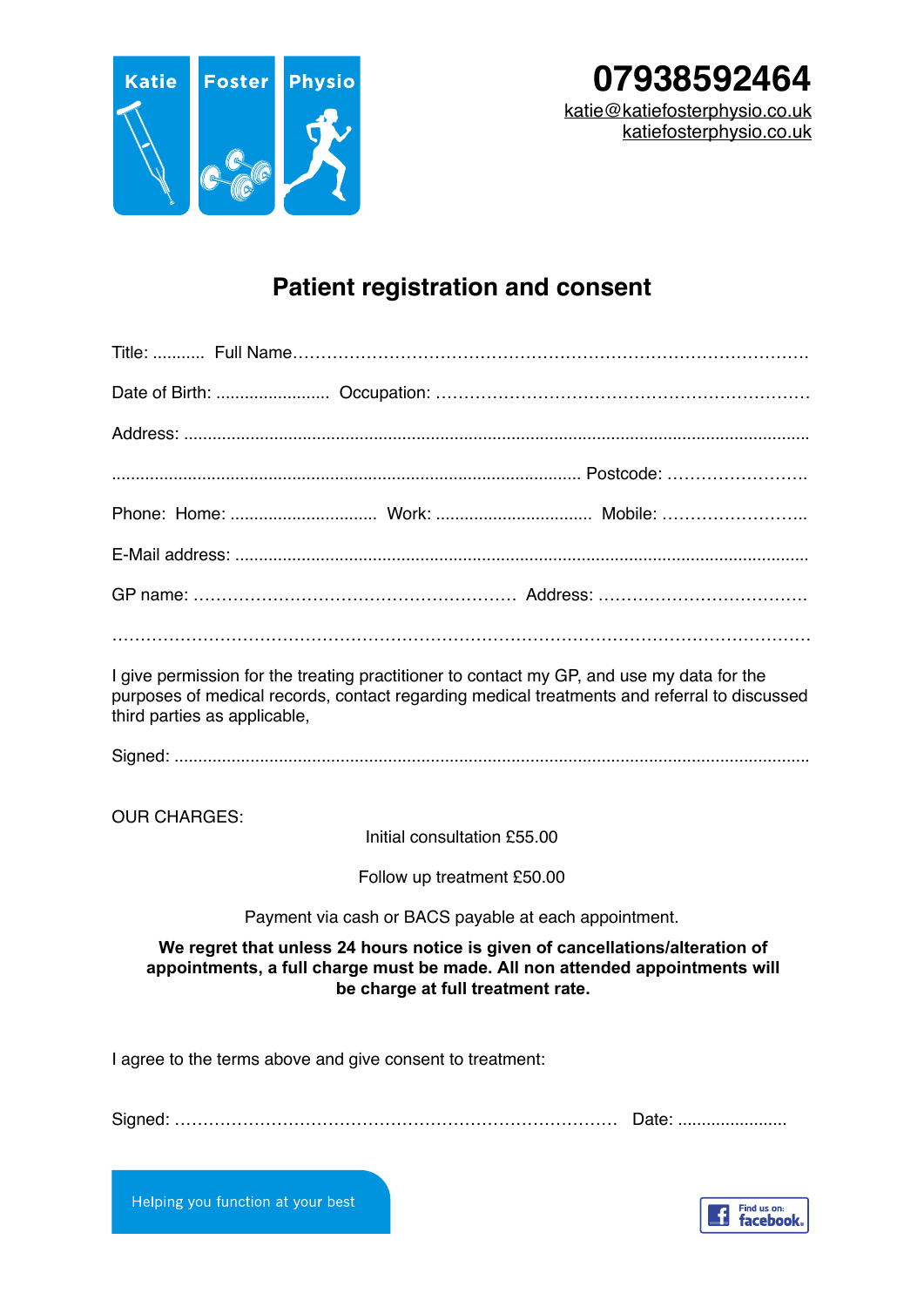

## **Patient questionnaire**

Please notify your therapist if you have any of the following:

|                                                                      | Thyroid problems                              |  | Epilepsy                    |  |  |
|----------------------------------------------------------------------|-----------------------------------------------|--|-----------------------------|--|--|
|                                                                      | Heart problems                                |  | <b>Rheumatoid arthritis</b> |  |  |
|                                                                      | Asthma                                        |  | <b>Diabetes</b>             |  |  |
|                                                                      | Pregnancy                                     |  | Major illness               |  |  |
|                                                                      | Operations                                    |  | Metal (pins, plates, etc)   |  |  |
|                                                                      | Implants(pacemaker etc)                       |  |                             |  |  |
|                                                                      | Osteoporosis/osteopenia/unexplained fractures |  |                             |  |  |
| If you have answered yes to any of the above please provide details: |                                               |  |                             |  |  |
|                                                                      |                                               |  |                             |  |  |
|                                                                      |                                               |  |                             |  |  |
|                                                                      |                                               |  |                             |  |  |
| Have you received treatment for any other conditions previously:     |                                               |  |                             |  |  |
|                                                                      |                                               |  |                             |  |  |
|                                                                      |                                               |  |                             |  |  |



Helping you function at your best